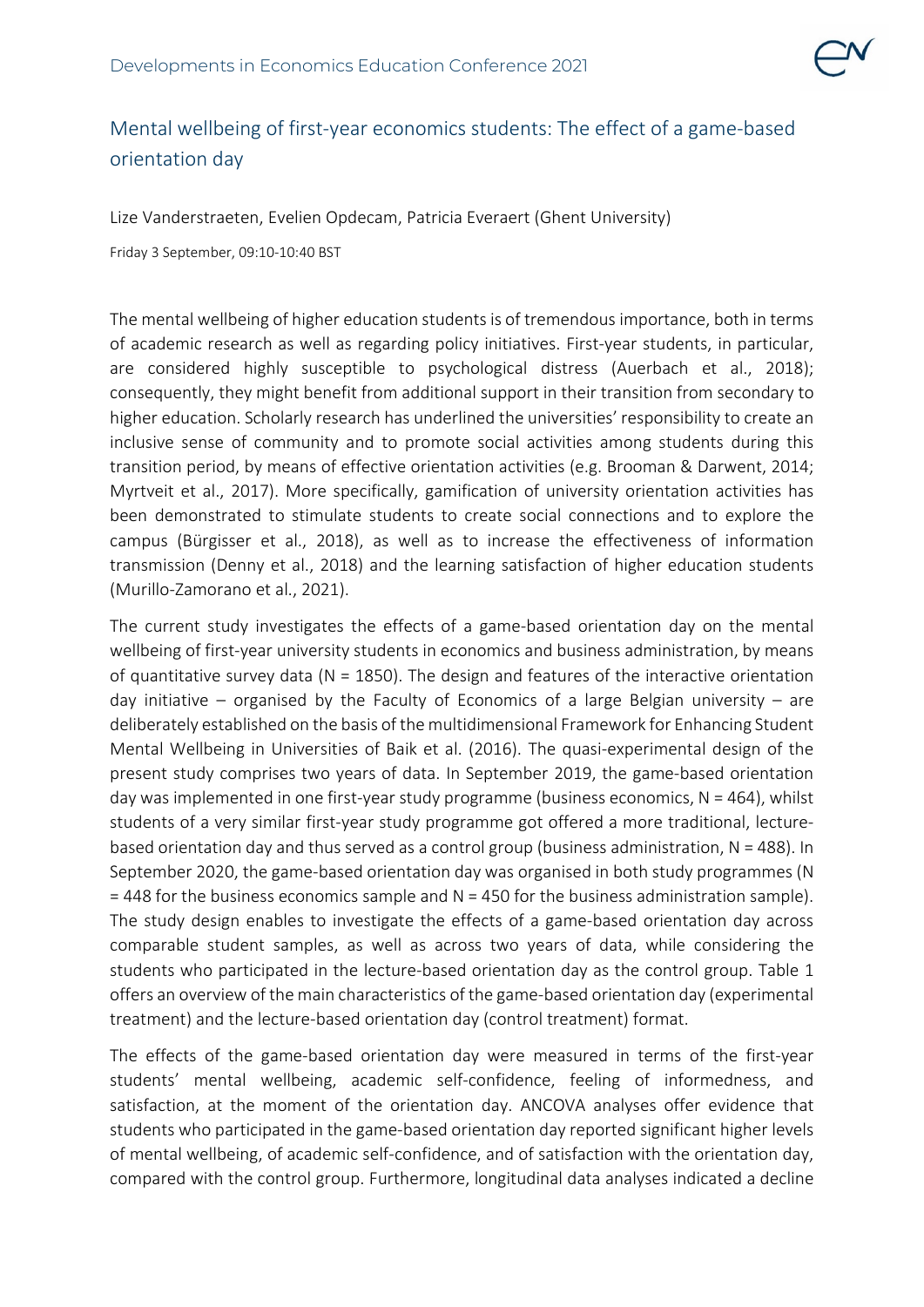in mental wellbeing after three weeks – which is consistent with previous literature (e.g. Conley et al., 2014) – among all student samples. Nonetheless, this decrease was significantly smaller for students who participated in the game-based orientation day format.

Hence, a gamification approach of orientation activities designed for first-year university students is characterised by a multidimensional added value. The success of the game-based format manifests itself in a greater satisfaction and a more adequate informedness of the participating students, in comparison with a not-interactive lecture-based format. Additionally, the game-based orientation day supports and strengthens the students' academic selfconfidence, as well as their mental wellbeing in both the short and medium term. The insights gained from this study provide for recommendations on future orientation activities aimed at first-year higher education students. However, the first-year students targeted by this study still experience a decline in their mental wellbeing after three weeks of academic courses. Therefore, this initiative should be complemented by other interventions that are intended to support mental wellbeing, as a part of universities' long-term student wellbeing strategy.

|                             | Lecture-based orientation day                                  | Game-based orientation day                                                                                                                                                                                         |
|-----------------------------|----------------------------------------------------------------|--------------------------------------------------------------------------------------------------------------------------------------------------------------------------------------------------------------------|
| Main format                 | Plenary presentation                                           | Small groups of students in a game                                                                                                                                                                                 |
| Location                    | Large auditorium in the faculty                                | Across the entire faculty building                                                                                                                                                                                 |
| Contact with staff          | One-way formal communication by<br>staff                       | Informal student-staff interaction                                                                                                                                                                                 |
| Peer interaction            | No informal moment to talk to<br>peers                         | Working together with peers                                                                                                                                                                                        |
| Attending staff             | The dean, one student counselor,<br>one student representative | The dean, student counsellors,<br>student representatives,<br>administrative staff, professors,<br>teaching assistants, researchers,<br>senior students, library staff, tutors,<br>communication department staff, |
| Information<br>transmission | All information in one slideshow                               | Information divided into circa 10<br>different information booths                                                                                                                                                  |
| Information processing      | Students passively acquire<br>information by listening         | Students actively look for<br>information and experience the<br>university look-and-feel                                                                                                                           |

*Table 1 Characteristics of the control treatment and experimental treatment*